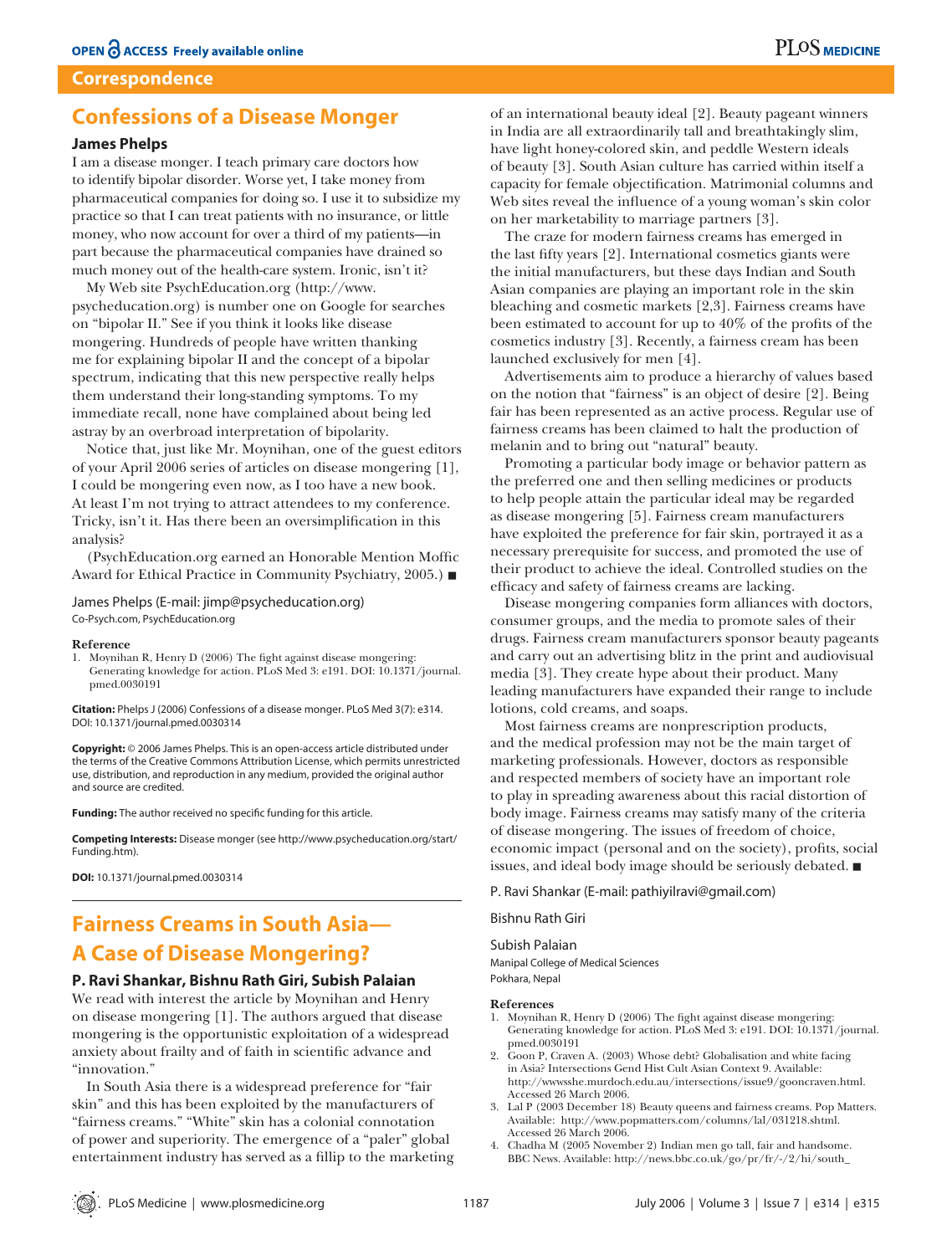asia/4396122.stm. Accessed 26 March 2006.

5. Shankar PR, Dubey AK (2006) Disease mongering and medical doctors. BMJ South Asia 22: 16.

**Citation:** Shankar PR, Giri BR, Palaian S (2006) Fairness creams in South Asia—A case of disease mongering? PLoS Med 3(7): e315. DOI: 10.1371/journal. pmed.0030315

**Copyright:** © 2006 Shankar et al. This is an open-access article distributed under the terms of the Creative Commons Attribution License, which permits unrestricted use, distribution, and reproduction in any medium, provided the original author and source are credited.

Funding: The authors received no specific funding for this article.

**Competing Interests:** The authors have declared that no competing interests exist.

**DOI:** 10.1371/journal.pmed.0030315

# **Disease Mongering: One of the Hidden Consequences**

## **Kenneth Gillman**

I found Moynihan and Henry's article on disease mongering [1] interesting, especially because I have previously suggested that the medical profession might consider being more proactive concerning various problematic areas in their interactions with the pharmaceutical industry by exercising their considerable power and improving the scientific quality of research [2]. There is a strong tendency for doctors to be trusting and accepting of the good intentions and honesty of others. It takes a substantial amount of evidence for doctors to adopt the contrary posture of distrust. Perhaps the profession is, understandably, at that point with pharmaceutical companies.

A significant hidden area related to disease mongering is the inevitable increase in doctors' medico-legal insurance costs. The pharmaceutical industry has generally been quite successful in getting doctors to shoulder the blame for the negative consequences of drug treatment. They are quick to inform the profession (and patients, by covert direct-to-consumer advertising) of any evidence favourable to the promotion of their drug, but slow to update the product information, or inform doctors, about side effects, complications, or drug interactions [3]. It is dishonest to actively promote supposed advantages (to patients) whilst consciously failing to look for, or alert doctors to, the disadvantages. Furthermore, inducing patients to visit doctors and pressure them into colluding with drug company advertising is a subtle form of bullying.

Medical insurers tend to accept full responsibility on behalf of doctors without much attempt to bring others into legal actions, especially drug companies. Since both patients and doctors are being fed misinformation, it may be that a greater part of the responsibility for difficulties should be apportioned to drug companies. Perhaps both doctors and drug companies need to be reminded that only doctors are able to sign prescriptions and take the primary responsibility for the consequences. It may be time for medical organizations and authorities to impose conditions and demand more information from pharmaceutical companies if they are going to agree to sign the script. As but one of many possible examples, how many doctors realise that drug toxicity data are rarely made available and that much of the data presented to regulatory authorities are not available to ordinary doctors? I suggest that those in the profession

who are in a position to influence such matters should give serious consideration to these and other similar questions and exercise their power.

Kenneth Gillman (E-mail: kg@matilda.net.au) Pioneer Valley Private Hospital Mackay, Australia

#### **References**

- 1. Moynihan R, Henry D (2006) The fight against disease mongering: Generating knowledge for action. PLoS Med 3: e191. DOI: 10.1371/journal. pmed.003019
- 2. Gillman PK (2006) Pharmaceutical company influence [electronic letter]. PLoS Med 2. Available: http:⁄⁄medicine.plosjournals.org/perlserv/ ?request=read-response&doi=10.1371/journal.pmed.0020392#r1068. Accessed 5 June 2006.
- 3. Gillman PK (2005) Drug interactions and fluoxetine: A commentary from a clinician's perspective. Expert Opin Drug Saf 4: 965–968.

**Citation:** Gillman K (2006) Disease mongering: One of the hidden consequences. PLoS Med 3(7): e316. DOI: 10.1371/journal.pmed.0030316

**Copyright:** © 2006 Kenneth Gillman. This is an open-access article distributed under the terms of the Creative Commons Attribution License, which permits unrestricted use, distribution, and reproduction in any medium, provided the original author and source are credited.

Funding: The author received no specific funding for this study.

**Competing Interests:** The author has declared that no competing interests exist.

**DOI:** 10.1371/journal.pmed.0030316

# **Defining Disease in the Information Age**

## **Olavo B. Amaral**

The series of disease mongering articles in the April 2006 issue of *PLoS Medicine* overall seem to define the term as "widening the boundaries of illness" [1] by "taking a normal function and implying that there's something wrong with it and that it should be treated" [2]. While there is undoubtedly a strong case to be made for this sort of practice by pharmaceutical companies, perhaps we should also question ourselves on what we mean by "disease boundaries."

All of the conditions touched on by the disease mongering series (e.g., bipolar disease, attention deficit hyperactivity disorder, restless legs syndrome, and sexual dysfunctions) share the fact that they represent spectra of symptoms felt by virtually everyone, but which for some people can reach a point at which they become disturbing. However, since the benefit of treating these symptoms is ultimately dependent on their significance in a patient's life, it seems doubtful that anyone but the patient can adequately define the "boundaries" of illness for these conditions.

The existence of these large "grey zones" between disease and normality (as well as the difficulty of doctors in dealing with them) might help to explain the increase in "lifestyle drug use" and self-prescription of psychiatric medication [3]. While these behaviors undoubtedly carry risks, they might well be an inevitable development in an age where information on anything (including drugs) is so widely available. Moreover, tampering with body chemistry is nothing new (alcohol, coffee, chocolate, and sunlight come to mind as examples), and it is hard to expect people will not do it because of pharmaceutical labels. Therefore, complain as we may, it is unlikely that this trend can be feasibly prevented.

Therefore, if we want to prevent disease mongering, perhaps we should start by focusing on our own concept of "disease."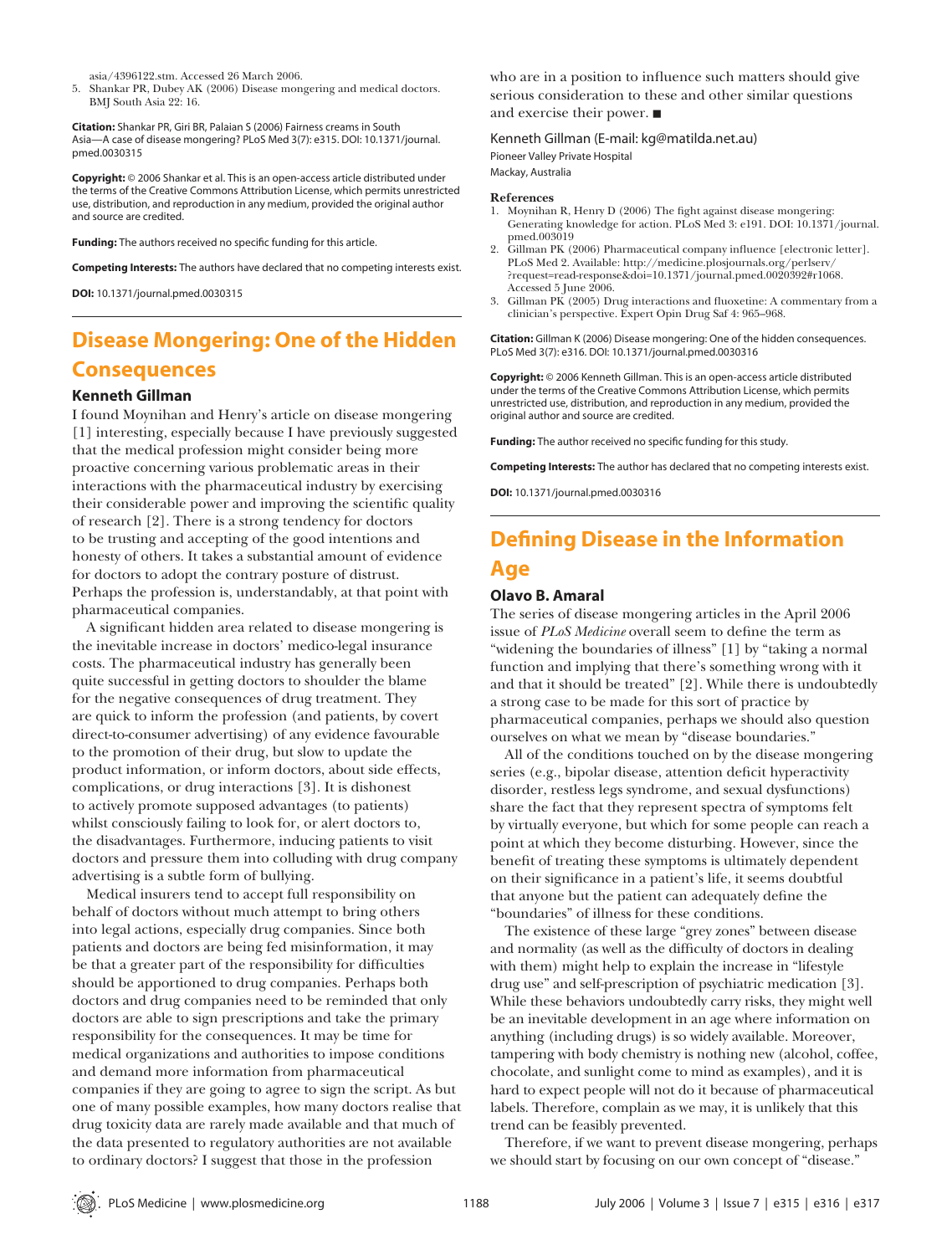Maybe it is time we start to loosen the grip on our powers to define disease and start working less as diagnosing machines and more as decision facilitators for patients. It seems quite absurd to decide on a "concept" of erectile dysfunction or depression that can define who should be treated. On the contrary, our role should be to inform patients of the benefits and risks of treatment (or nontreatment) for their particular condition. This also means being comfortable with the fact that, no matter which criteria one uses to define disease, there will always be "normal" people who will want treatment as well as "sick" people who will refuse it. And in both cases they are probably entitled to do so, without necessarily receiving a diagnosis of "normal" or "sick."

Moreover, since the trend for self-prescription is not likely to be prevented, and since the pharmaceutical industry will surely try to capitalize on it, perhaps we should also worry about making nonprofit, unbiased scientific information more available to the public. Education on health matters is an important responsibility that traditionally has been overlooked by doctors in most countries. Now, if ever, seems to be the time to change that, because if physicians do not concentrate on it, drug companies will be happy to do it for them.

It is obvious that medicine cannot abandon the concept of disease boundaries, since most of our medical knowledge and research is still based on it. Moreover, there are fields in which medical responsibility is sure to remain important in defining these boundaries (e.g., attribution of public funds, research studies, and treatment of children). But after reading so much on disease mongering, it seems to me that if we become a little more flexible in admitting that "disease" boundaries" for many conditions are an oxymoron, perhaps the pharmaceutical industry will make less of a fuss in trying to convince people they are ill. My guess is that this would do everybody a favor.

Olavo B. Amaral (E-mail: olavoamaral@yahoo.com.br) Universidade Federal do Rio Grande do Sul Porto Alegre, Brazil

#### **References**

- 1. Moynihan R, Henry D (2006) The fight against disease mongering: Generating knowledge for action. PLoS Med 3: e191. DOI: 10.1371/journal. pmed.003019
- Payer L (1992) Disease-mongers: How doctors, drug companies, and insurers are making you feel sick. New York: Wiley and Sons. 292 p.
- 3. Applbaum K (2006) Pharmaceutical marketing and the invention of the medical consumer. PLoS Med 3: e189. DOI: 10.1371/journal.pmed.0030189

**Citation:** Amaral OB (2006) Defining disease in the information age. PLoS Med 3(7): e317. DOI: 10.1371/journal.pmed.0030317

**Copyright:** © 2006 Olavo B. Amaral. This is an open-access article distributed under the terms of the Creative Commons Attribution License, which permits unrestricted use, distribution, and reproduction in any medium, provided the original author and source are credited.

**Funding:** The author received no specific funding for this article.

**Competing Interests:** The author has declared that no competing interests exist.

**DOI:** 10.1371/journal.pmed.0030317

## **There Is No Such Thing as a Psychiatric Disorder/Disease/Chemical Imbalance**

### **Fred Baughman**

In her recent *PLoS Medicine* article, Christine Phillips writes: "ADHD [attention deficit hyperactivity disorder] joins dyslexia and glue ear as disorders that are considered significant primarily because of their effects on educational performance" [1]. A "disorder" is "a disturbance of function, structure, or both," and thus, the equivalent of an objective abnormality/disease [2]. In neurologically normal children, dyslexia cannot be proved to be a disorder/disease. "Glue ear," however, is otitis media, an objective abnormality/ disease. Phillips continues: "In the case of ADHD, there has been a complex, often heated debate in the public domain about the verity of the illness," but proceeds, without an answer, to consider "the roles of teachers as brokers for ADHD and its treatment."

In 1948, "neuropsychiatry" was divided into "neurology," dealing with diseases, and "psychiatry," dealing with emotions and behaviors [3]. If there is a macroscopic, microscopic, or chemical abnormality, a disease is present. Nowhere in the brains or bodies of children said to have ADHD or any other psychiatric diagnosis has a disorder/disease been confirmed. Psychiatric drugs appeared in the fifties. Psychiatry and the pharmaceutical industry authored the "chemical imbalance" market strategy: they would call all things psychological "chemical imbalances" needing "chemical balancers"—pills.

At the September 29, 1970, hearing on Federal Involvement in the Use of Behavior Modification Drugs on Grammar School Children, Ronald Lipman of the United States Food and Drug Administration (FDA), argued: "hyperkinesis is a medical syndrome. It should be properly diagnosed by a medical doctor" [4].

In 1986, Nasrallah et al. [5] reported brain atrophy in adult males treated with amphetamines as children, concluding: "since all of the HK/MBD [hyperkinetic/minimal brain dysfunction] patients had been treated with psychostimulants, cortical atrophy may be a long-term adverse effect of this treatment."

At the 1998 National Institutes of Health (NIH) Consensus Development Conference on ADHD, Carey [6] stated: "The ADHD behaviors are assumed to be largely or entirely due to abnormal brain function. The DSM-IV does not say so but textbooks and journals do.... What is now most often described as ADHD...appears to be a set of normal behavioral variations."

However Swanson and Castellanos [7], having reviewed the structural magnetic resonance imaging (MRI) research, testified: "Recent investigations provide converging evidence that a refined phenotype of ADHD/HKD (hyperkinetic disorder) is characterized by reduced size in specific neuroanatomical regions of the frontal lobes and basal ganglia." I challenged Swanson, asking: "Why didn't you mention that virtually all of the ADHD subjects were on stimulant therapy—the likely cause of their brain atrophy?" [8] Swanson confessed this was so—that there had been no such studies of ADHD-untreated cohorts.

The Consensus Conference Panel concluded: "We do not have a valid test for ADHD... there are no data to indicate that ADHD is a brain malfunction" [9]. (This wording appeared in the version of the final statement of the Consensus Conference Panel distributed at the press conference in the final part of the Consensus Conference, November 18, 1998. This wording, which appeared for an indeterminate time on the NIH Web site, was subsequently removed and replaced with wording claiming "validity" for ADHD.)

In 2002, Castellanos et al. [10] published the one and only MRI study of an ADHD-untreated group. However,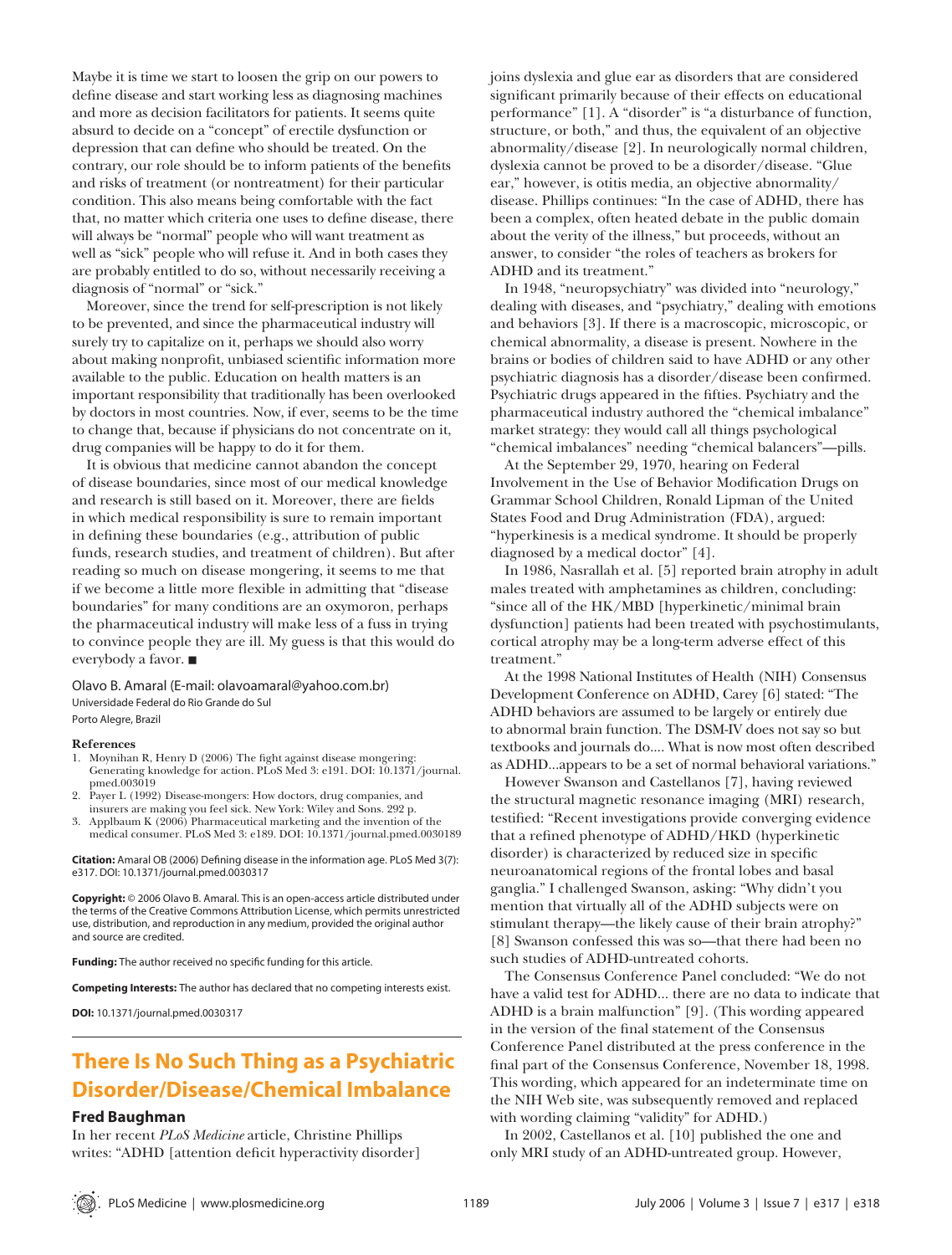because the ADHD-untreated patients were two years younger than the controls, the study was invalid, leaving stimulant treatment, not the never-validated disorder, ADHD, the likely cause of the brain atrophy.

In 2002, Daniel Weinberger, of the National Institute of Mental Health, claimed "major psychiatric diseases" are associated with "subtle but objectively characterizable changes" but could reference not a single proof (quoted in  $[11]$ ).

In 2002, the Advertisement Commission of Holland [12] determined that the claim that ADHD is an inborn brain dysfunction was misleading and enjoined the Brain Foundation of the Netherlands to cease such representations.

In 2003, Ireland prohibited GlaxoSmithKline from claiming that the antidepressant Paxil "works by bringing serotonin levels back to normal." Wayne Goodman of the FDA acknowledged that claims that selective serotonin reuptake inhibitors correct a serotonin imbalance go "too far," but had the temerity to suggest that "this is reasonable shorthand for expressing a chemically or brain-based problem" (quoted in [13]).

At an FDA hearing on March 23, 2006, I testified: "Saying any psychiatric diagnosis 'is a brain-based problem and that the medications are normalizing function' is an antiscientific, pro-drug lie" [14]. Yet this has become standard practice throughout medicine, for example, at the American Psychiatric Association [15], American Medical Association [16], American Academy of Child and Adolescent Psychiatry, American Academy of Pediatrics, Child Neurology Society, American Academy of Family Physicians [17], FDA [13], and virtually all US government health-care agencies.

Journal articles [6], press releases, ads [18], drug inserts, and research informed consent documents say, or infer, that psychological diagnoses are abnormalities/diseases. All patients and research participants with psychological problems are led to believe they have an abnormality/disease, biasing them in favor of medical interventions, and against nonmedical interventions (e.g., love, will power, or talk therapy), which presume, as is the case, that the individual is physically and medically normal and without need of a medical/pharmaceutical intervention.

The FDA is the agency most responsible for conveying the facts needed by the public to make risk versus benefit and informed consent decisions. Instead—by protecting industry, not the public—the FDA is a purveyor of the psychiatric "disease" and "chemical imbalance" lie. This must change.

Fred Baughman (E-mail: fredbaughmanmd@cox.net) El Cajon, California, United States of America

#### **References**

- 1. Phillips CB (2006) Medicine goes to school: Teachers as sickness brokers for ADHD. PLoS Med 3: e182. DOI: 10.1371/journal.pmed.0030182
- Stedman TL (1990) Stedman's medical dictionary, 25th ed. Baltimore: Williams and Wilkins. 1,784 p.
- 3. Cohen MM, editor (1998) American Academy of Neurology: The first 50 years, 1948–1998. St. Paul (Minnesota): American Academy of Neurology. 338 p.
- 4. Lipman R (1970 September 29) Federal involvement in the use of behavior modification drugs on grammar school children of the right to privacy inquiry. Hearing before a Subcommittee of the Committee on Government Operations House of Representatives, Ninety-First Congress, Second **Session**
- 5. Nasrallah HA, Loney J, Olson SC, McCalley-Whitters M, Kramer J, et al. (1986) Cortical atrophy in young adults with a history of hyperactivity in childhood. Psychiatry Res 17: 241–246.
- Carey WB (1998) Is attention deficit hyperactivity disorder a valid disorder? In: Program and Abstracts, NIH Consensus Development Conference on

Attention Deficit Hyperactivity Disorder; 16-18 November 1998; Bethesda, Maryland. pp. 33–36.

- 7. Swanson J, Castellanos FX (1998) Biological bases of attention deficit hyperactivity disorder. Program and Abstracts, NIH Consensus Development Conference on Attention Deficit Hyperactivity Disorder; 16–18 November 1998; Bethesda, Maryland. pp. 37–42.
- 8. Baughman FA (1999) ADHD—Total, 100% fraud [video]. Produced from the official video of the NIH Consensus Development Conference on Attention Deficit Hyperactivity Disorder; 16-18 November 1998; Bethesda, Maryland.
- 9. (1998 November 18) National Institutes of Health Consensus Development Conference Statement.
- 10. Castellanos FX, Lee PP, Sharp W, Jeffries NO, Greenstein DK, et al. (2002) Developmental trajectories of brain volume abnormalities in children and adolescents with attention- deficit/hyperactivity disorder. JAMA 288: 1740-1748.
- 11. McBride G (2002 June) Neuroimaging advances offer new data on stroke detection and the genetics of mental illness. Neurol Today: 26–28.
- 12. Holland's Advertisement Code Commission on ADHD. In the case: Nederland Comite voor de Rechten van de Mens (CCHR), domiciled in Amsterdam, plaintiff; The Brain Foundation Netherlands, domiciled in the Hague, defendant. Decision of the Advertisement Code Commission (Chamber II) 4 July 2002.
- 13. Meek C (2006) SSRI ads questioned. CMAJ 174: 754.
- 14. Baughman FA (2006 March 23) Fred Baughman's testimony to the Psychopharmacologic Drugs Advisory Committee. Washington (D. C.): Department of Health and Human Services. Available: http:⁄⁄www.fda. gov/ohrms/dockets/ac/06/transcripts/2006-4212T1-Part1.htm. Accessed 13 June 2006.
- 15. American Psychiatric Association (1994) Diagnostic and statistical manual of mental disorders DSM-IV, 4th ed. Washington (D. C.): American Psychiatric Association. 886 p.
- 16. Baughman FA (1999) Treatment of attention-deficit/hyperactivity disorder. JAMA 281: 1490.
- 17. Baughman FA (2001) Diagnosis and evaluation of the child with attentiondeficit/hyperactivity disorder. Pediatrics 107: 1239.
- 18. Lacasse JR, Leo J (2005) Serotonin and depression: A disconnect between the advertisements and the scientific literature. PLoS Med 2: e392. DOI: 10.1371/journal.pmed.0020392

**Citation:** Baughman F (2006) There is no such thing as a psychiatric disorder/ disease/chemical imbalance. PLoS Med 3(7): e318. DOI: 10.1371/journal. pmed.0030318

**Copyright:** © 2006 Fred Baughman. This is an open-access article distributed under the terms of the Creative Commons Attribution License, which permits unrestricted use, distribution, and reproduction in any medium, provided the original author and source are credited.

**Funding:** The author received no specific funding for this article.

**Competing Interests:** FB is a retired neurologist/child neurologist, board certified, with no financial conflicts of interest, and with no affiliations with organizations or institutions having such conflicts. Formerly FB was a March of Dimes/National Foundation scholar and published considerably from a private practice base. FB is author of the book *The ADHD Fraud—How Psychiatry Makes "Patients" of Normal Children*. FB has testified widely about the absence of proof that any psychiatric disorders have been validated as objective abnormalities/diseases. Most recently FB testified at hearings at the US Food and Drug Administration (March 2006) and before the Congress of Mexico (March 2006).

**DOI:** 10.1371/journal.pmed.0030318

# **The Newest Mania: Seeing Disease Mongering Everywhere**

## **S. Nassir Ghaemi**

I feel compelled to comment on your article on bipolar disorder by my friend and colleague David Healy [1]. I respect Dr. Healy both as a historian of psychopharmacology and psychiatry and as a psychopharmacology researcher. I have been impressed by his historical scholarship over the years in bringing out the economic and social aspects of the rise of psychopharmacology. I think his specific critiques about the likely overuse of antidepressants in the West in recent years, as well as the influence of the pharmaceutical industry, have been valid in many respects. I also find the *PLoS Medicine*'s April 2006 series of articles on disease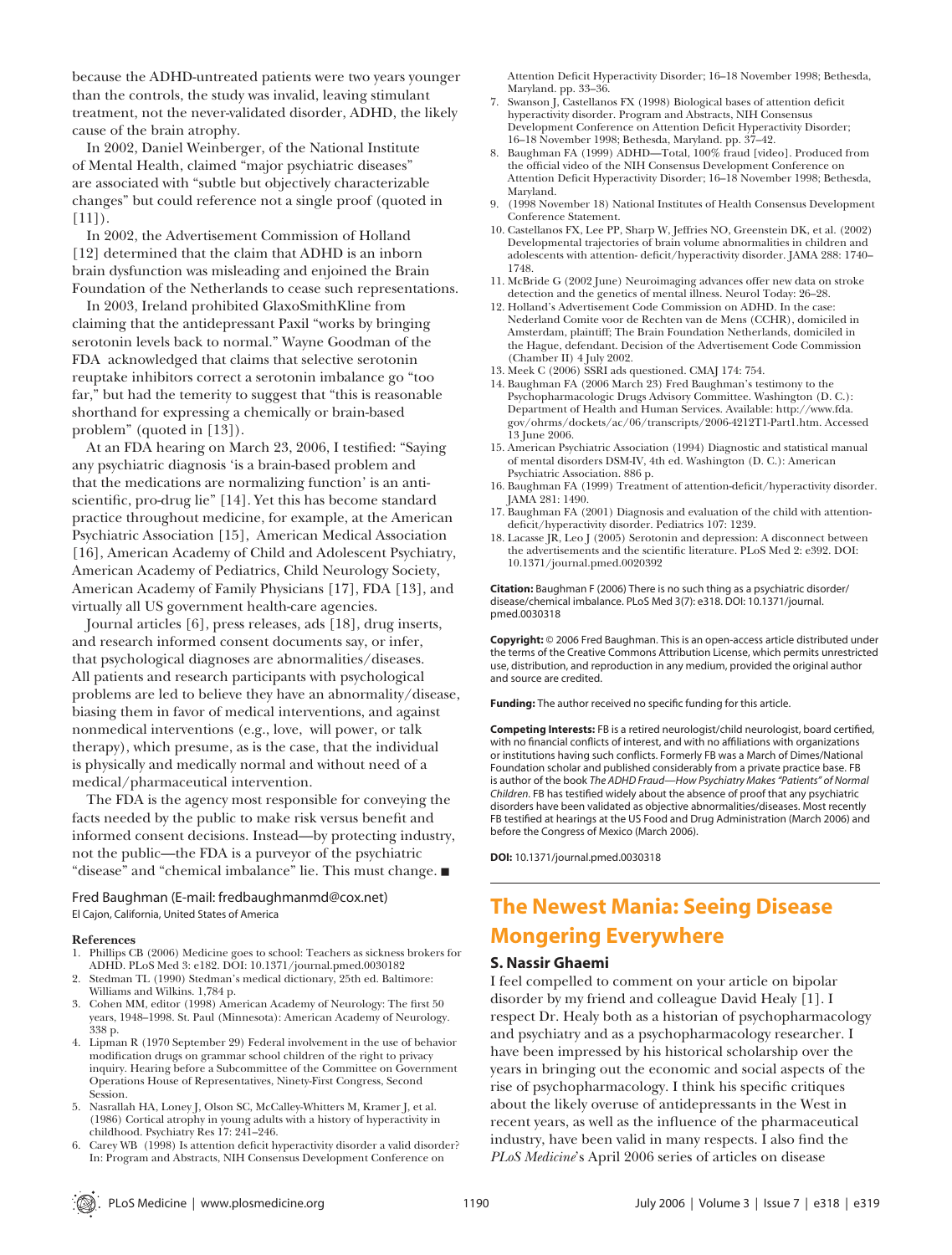mongering not unconvincing, especially as it relates to new potential diagnoses like adult attention deficit hyperactivity disorder. Yet I must take exception to the inclusion of bipolar disorder with such newfangled entities.

Mania and melancholia have been well described since antiquity, and the current notions about the diagnosis of bipolar disorder (even the broader notions of the "bipolar spectrum") are fully present in the writings of Esquirol and Kraepelin. It seems highly unlikely that they were markedly influenced by the pharmaceutical industry. To accept the drift of this collection of articles, one would have to suppose that Arataeus of Cappadocia was heavily influenced by pharmaceutical marketing in the 1st century a.d.

Of course, the possibility of overdiagnosis of bipolar disorder exists, often influenced by the pharmaceutical industry, but this in no way means that the diagnosis itself is invalid, nor does it counteract the much larger empirical evidence that bipolar disorder has been highly underdiagnosed (rather than the minimal empirical evidence that it is overdiagnosed) in the antidepressant era [2]. Dr. Healy seems to emphasize the issue in children, where indeed more uncertainty exists, but the overall impression of the article does not do justice to the reality that this illness has a long history of description and much more evidence of nosological validity (based on description, genetics, course, and biological data) [3] than such newcomers as adult attention deficit hyperactivity disorder and restless legs syndrome. Perhaps we should be on the lookout for the newest mania: seeing disease mongering everywhere.

## S. Nassir Ghaemi (E-mail: nghaemi@emory.edu) Emory University

Atlanta, Georgia, United States of America

#### **References**

- 1. Healy D (2006) The latest mania: Selling bipolar disorder. PLoS Med 3: e185. DOI: 10.1371/journal.pmed.0030185
- 2. Ghaemi SN, Ko JY, Goodwin FK (2002) "Cade's disease" and beyond: Misdiagnosis, antidepressant use, and a proposed definition for bipolar spectrum disorder. Can J Psychiatry 47: 125–134.
- 3. Robins E, Guze SB (1970) Establishment of diagnostic validity in psychiatric illness: Its application to schizophrenia. Am J Psychiatry 126: 983–987.

**Citation:** Ghaemi SN (2006) The newest mania: Seeing disease mongering everywhere. PLoS Med 3(7): e319. DOI: 10.1371/journal.pmed.0030319

**Copyright:** © 2006 S. Nassir Ghaemi. This is an open-access article distributed under the terms of the Creative Commons Attribution License, which permits unrestricted use, distribution, and reproduction in any medium, provided the original author and source are credited.

Funding: The author received no specific funding for this article.

**Competing Interests:** SNG has received research grants and honorariums from GlaxoSmithKline, Pfizer, AstraZeneca, and Abbott Laboratories, and is on the advisory boards of GlaxoSmithKline and Pfizer.

**DOI:** 10.1371/journal.pmed.0030319

#### **The Best Hysterias: Author's Response to Ghaemi**

Nassir Ghaemi has helped raise the profile of this truly debilitating disorder [1], but he is wrong on the history of bipolar disorder. First, mental disease entities are a recent construct. No disease resembling bipolar disorder was described before 1854 in Paris, and the links between folie circulaire described then and modern bipolar disorder are tenuous. Second, for the Greeks, mania referred to any overactive insanity, and melancholia to any underactive state. The majority of manias were probably delirious states. The melancholias may have been anything from Parkinson

disease to hypothyroidism. Third, Emil Kraepelin's manicdepressive insanity (1899) was a very different disorder to bipolar disorder, which only arose in the late 1960s. If bipolar disorder can be clearly traced back to the Greeks, the fact that American physicians so rarely made the diagnosis before 1970—when lithium was introduced in the United States—is hard to explain. Kraepelin's likely response to recent proposals that we recognize and distinguish between bipolar 1, 2, 2.5, 3, 3.5, 4, 5, and 6 and bipolar spectrum disorders would probably not be printable.

Disease mongering is not the creation of diseases de novo, as in the restless legs syndrome Dr Ghaemi cites, descriptions of which go back to antiquity. As so aptly defined by David Menkes at the Conference on Disease Mongering in Newcastle in 2006, disease mongering is where the interests of the seller of a nostrum, who sells by emphasizing the existence of and risks of some condition, in fact outweigh the likely benefits from the proposed remedy to those affected by the putative condition. It shades into hucksterism and it was associated with Harley Street long before modern pharmaceutical companies. But companies now bring an industrial efficiency to this practice, and where physicians were once a bulwark of scepticism against any trading on credulousness, they are now the most cost-effective marketing tool companies have.

Mongering applies to conditions from mild elevations of blood pressure or lipids, to bone thinning. No one argues hypertension or hypercholesterolaemia are not real or that in malignant cases these conditions do not constitute valid targets of treatment. But malignant cases are rare. In cases that are not malignant, when the likely intervention is with a toxic compound rather than a proposed alteration of lifestyle, there is or should be a boundary.

Psychiatry was once plagued by "boundary violations", where physicians exploited the dependence of their patients. All the indications are that we are now in a new era of drugrelated boundary violations. There is perhaps nowhere in medicine where this is more obvious than in the case of bipolar disorders, with adults treated with bizarre cocktails and children put on some of the most lethal drugs in medicine.

Making it clear that the term "mood stabilizer" is itself an advert and that the notion of bipolar disorder can be viewed as an instance of rebranding does not deny the reality of anything. The key concerns are not reality in this sense, but rather when to treat. As the history of hysteria shows, the best pseudo-convulsions come from patients with convulsive disorders, and the most realistic somatization from patients with other real disorders. Patients conform their presentations to the interests of their doctors. Drug companies know this. Patients deserve physicians alert to such possibilities. In the current welter of bipolar presentations, one worry is that patients with severe manic-depressive disorder will lose out. Another is that research on this most difficult of disorders will be invalidated by a dilution by patients with other problems. A final worry is that when the marketing caravan moves on, manic-depressive illness will be left once more under-resourced, and researchers will have one less lever to pull as they have "had their chance".

David Healy (E-mail: healy\_hergest@compuserve.com) Cardiff University

Bangor, United Kingdom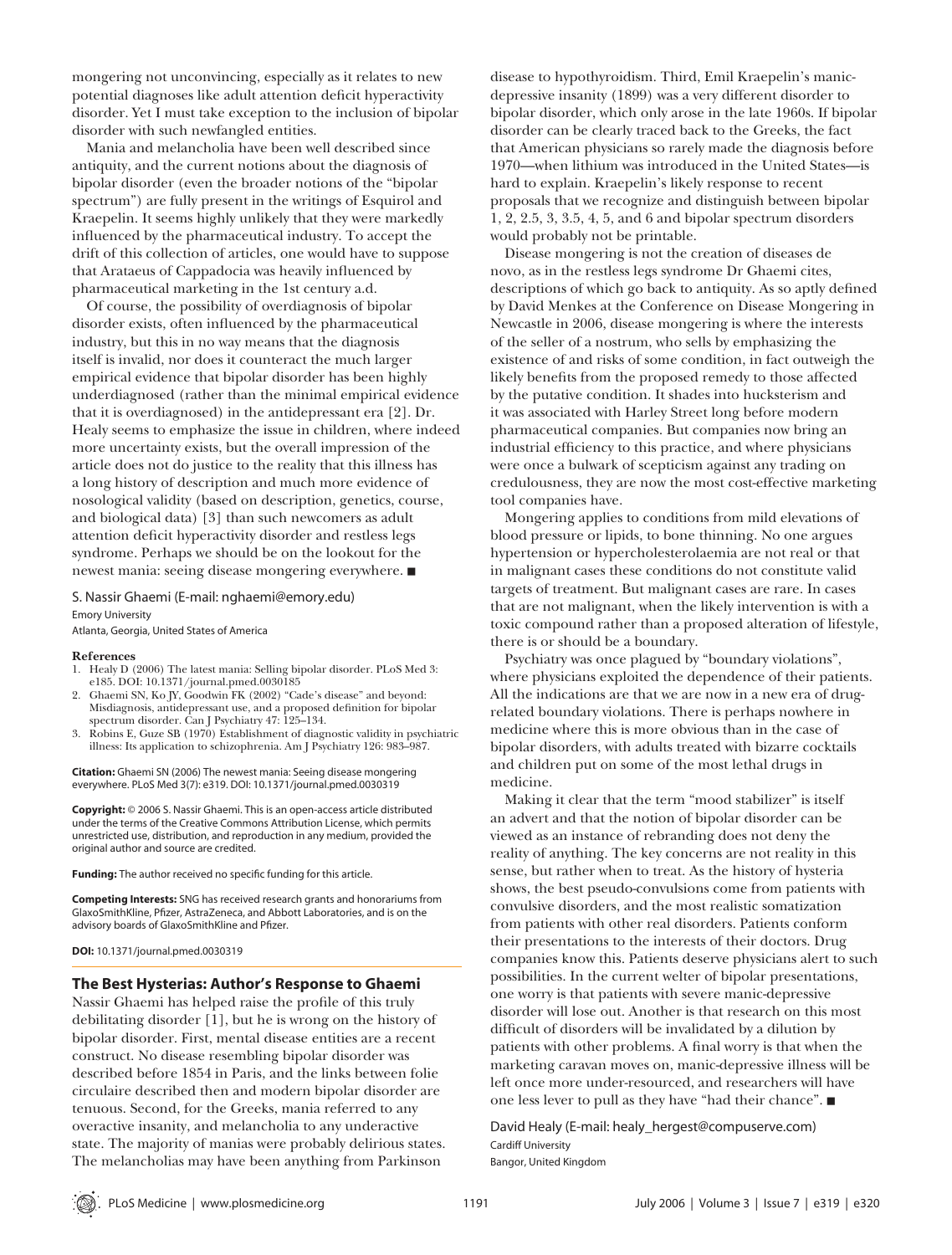#### **Reference**

1. Ghaemi SN (2006) The newest mania: Seeing disease mongering everywhere. PLoS Med 3(7): e319. DOI: 10.1371/journal.pmed.0030319

**Citation:** Healy D (2006) Author's reply: The best hysterias. PLoS Med 3(7): e320. DOI: 10.1371/journal.pmed.0030320

**Copyright:** © 2006 David Healy. This is an open-access article distributed under the terms of the Creative Commons Attribution License, which permits unrestricted use, distribution, and reproduction in any medium, provided the original author and source are credited.

Funding: The author received no specific funding for this article.

**Competing Interests:** DH has speaker, research, or expert witness links with all major pharmaceutical companies.

**DOI:** 10.1371/journal.pmed.0030320

# **Questionable Advertising of Psychotropic Medications and Disease Mongering**

## **Jeffrey R. Lacasse, Jonathan Leo**

David Healy raises intriguing questions regarding the rapid increase in bipolar diagnoses and the use of "mood stabilizing" medications [1]. Although this phenomenon is multifactorial, surely consumer advertising has played a role.

A widely disseminated advertising campaign for aripiprazole (Abilify) claimed that it worked in the brain "like a thermostat to restore balance" [2]. Interestingly, the Abilify product Web sites for schizophrenia and bipolar disorder both used virtually identical explanations to describe both neuropathology and the drug's mechanism of action. Print advertisements promoting aripiprazole for bipolar disorder claimed: "When activity of key brain chemicals is too high, Abilify lowers it....When activity of key brain chemicals is too low, Abilify raises it" [3].

Since the product information insert approved by the United States Food and Drug Administration (FDA) lists the mechanism of action as "unknown" [4], this advertisement is debatable. It is further questionable whether the complexities of treating bipolar disorder (with its unknown etiology and wellknown heterogeneity in response to treatment) are accurately portrayed as a reliable, mechanical thermostat. However, consumers are likely to find such advertisements compelling.

Regarding unipolar depression, we recently argued [5] that antidepressant manufacturers commonly advertise their products by claiming that depression is caused by a lack of serotonin and that selective serotonin reuptake inhibitors normalize this deficiency, a claim not congruent with the peer-reviewed literature or FDA-approved product information. We have not received any academic objections to our article, but several prominent psychiatrists have affirmed our conclusions. For instance, Wayne Goodman, Chair of the FDA Psychopharmacological Advisory Committee, admitted that the serotonergic theory of depression is a "useful metaphor"—and one that he never uses within his own psychiatric practice [6].

The presentation of metaphorical explanations as scientific consensus in consumer advertising has not been publicly addressed by the relevant professional associations. In fact, we observe that a cooperative relationship exists between industry and medical facilities, even highly esteemed ones: the Mayo Clinic Web site on depression, sponsored by Wyeth Pharmaceuticals (makers of venlafaxine) explains the

treatment of depression via the serotonin metaphor [7].

Such bioreductionistic and highly arguable advertisements for psychiatric treatments imply much about the disorder they are licensed for. As Dr. Healy suggests, consumers who view such advertisements are likely to characterize their problems in a manner congruent with industry promotion and to request well-advertised pharmaceuticals as treatment. At a bare minimum, increased medicalization will result; in some cases, disease mongering may indeed be an appropriate characterization.

Such consumer advertising is only possible in the absence of vigorous government regulation [8] or outcry from professional associations. We hypothesize that their combined silence significantly contributes to the process of disease mongering.

Jeffrey R. Lacasse (E-mail: jeffreylacasse@comcast.net) Florida State University Tallahassee, Florida, United States of America

### Jonathan Leo

Lincoln Memorial University Harrogate, Tennesseee, United States of America

#### **References**

- 1. Healy D (2006) The latest mania: Selling bipolar disorder. PLoS Med 3: e185. DOI: 10.1371/journal.pmed.0030185
- 2. Otsuka America Pharmaceutical (2006 January 17) Abilify consumer advertising website. Available: http:⁄⁄dtca.net/Pics/ABILIFY%20CACHE. htm. Accessed 7 June 2006.
- 3. Otsuka America Pharmaceutical (2005 November 28) How Abilify is thought to work [advertisement]. People. Available: http:⁄⁄dtca.net/Pics/ aripadvert.jpg. Accessed 7 June 2006.
- 4. Otsuka America Pharmaceutical (2005 December) Abilify: Full product information. Rockville (Maryland): Otsuka America Pharmaceutical. Available: http:⁄⁄www.bms.com/cgi-bin/anybin.pl?sql=select%20PPI% 20from%20TB\_PRODUCT\_PPI%20where%20PPI\_SEQ=101&key=PPI. Accessed 5 June 2006.
- 5. Lacasse JR, Leo J (2005) Serotonin and depression: A disconnect between the advertisements and the scientific literature. PLoS Med 2: e392. DOI: 10.1371/journal.pmed.0020392
- 6. Anonymous (2005 November 12) Television adverts for antidepressants cause anxiety. New Scientist. Available: http:⁄⁄www.newscientist.com/ article/mg18825252.500.html. Accessed 22 April 2006.
- 7. Mayo Clinic (2006) Video: Antidepressants: How they relieve depression. Mayo Clinic. Available: http:⁄⁄www.mayoclinic.com/health/ antidepressants/MM00660. Accessed 22 April 2006.
- 8. Mintzes B (2006) Disease mongering in drug promotion: Do governments have a regulatory role? PLoS Med 3: e198. DOI: 10.1371/journal. pmed.0030198

**Citation:** Lacasse JR, Leo J (2006) Questionable advertising of psychotropic medications and disease mongering. PLoS Med 3(7): e321. DOI: 10.1371/journal. pmed.0030321

**Copyright:** © 2006 Lacasse and Leo. This is an open-access article distributed under the terms of the Creative Commons Attribution License, which permits unrestricted use, distribution, and reproduction in any medium, provided the original author and source are credited.

Funding: The authors received no specific funding for this article.

**Competing Interests:** The authors have declared that no competing interests exist.

**DOI:** 10.1371/journal.pmed.0030321

# **Taiwan's Potential to Assist Developing Countries to Combat Infectious Diseases**

## **Govindasamy Agoramoorthy, Minna J. Hsu**

The article on influenza in tropical regions by Viboud and colleagues outlines an alarming global burden of influenza,